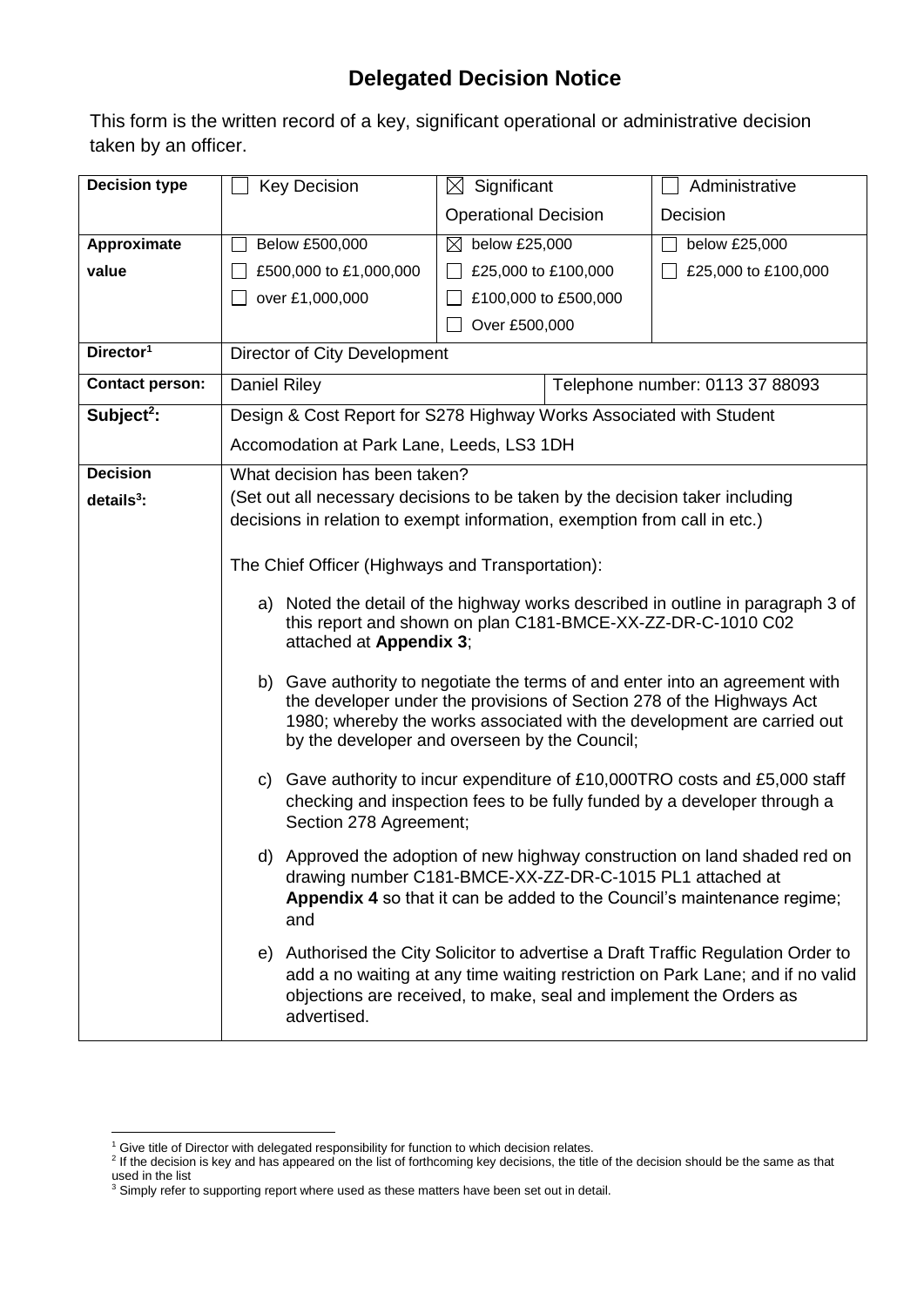|                           | A brief statement of the reasons for the decision<br>(Include any significant financial, procurement, legal or equalities implications, having                                                                                                                                                                                                                                                                                                                                                                                                                             |  |  |  |  |
|---------------------------|----------------------------------------------------------------------------------------------------------------------------------------------------------------------------------------------------------------------------------------------------------------------------------------------------------------------------------------------------------------------------------------------------------------------------------------------------------------------------------------------------------------------------------------------------------------------------|--|--|--|--|
|                           | consulted with Finance, PACS, Legal, HR and Equality colleagues as appropriate)                                                                                                                                                                                                                                                                                                                                                                                                                                                                                            |  |  |  |  |
|                           |                                                                                                                                                                                                                                                                                                                                                                                                                                                                                                                                                                            |  |  |  |  |
|                           | Section 278 of the Highways Act 1980 allows Highways Authorities to enter<br>1<br>into agreements with developers for the execution of highway works at the<br>developer's expense. The preconditions for an agreement under Section<br>278 of the Highways Act 1980 are, first, that the Highway Authority should<br>be satisfied that it will be of benefit to the public to enter into an agreement<br>for the execution of the works and, secondly, that the work must fall within<br>the Highway Authority's powers of road building, improvement and<br>maintenance. |  |  |  |  |
|                           | $\mathbf{2}$<br>The proposals within this report are concerned only with the delivery of the<br>off-site highway works, the principle of these works having been considered<br>and accepted as part of the planning process for planning consent<br>18/00147/FU. The location of the development site is provided on ARCH-<br>2009-165-A-01-001-F at Appendix 2 of this report. A Proposed Road<br>Layout Plan (drawing ref: C181-BMCE-XX-ZZ-DR-C-1010 C02) is provided<br>at Appendix 3 of this report.                                                                   |  |  |  |  |
|                           | Brief details of any alternative options considered and rejected by the decision                                                                                                                                                                                                                                                                                                                                                                                                                                                                                           |  |  |  |  |
|                           | maker at the time of making the decision                                                                                                                                                                                                                                                                                                                                                                                                                                                                                                                                   |  |  |  |  |
|                           |                                                                                                                                                                                                                                                                                                                                                                                                                                                                                                                                                                            |  |  |  |  |
|                           | N/A                                                                                                                                                                                                                                                                                                                                                                                                                                                                                                                                                                        |  |  |  |  |
|                           |                                                                                                                                                                                                                                                                                                                                                                                                                                                                                                                                                                            |  |  |  |  |
|                           |                                                                                                                                                                                                                                                                                                                                                                                                                                                                                                                                                                            |  |  |  |  |
| <b>Affected wards:</b>    | Little London & Woodhouse                                                                                                                                                                                                                                                                                                                                                                                                                                                                                                                                                  |  |  |  |  |
|                           |                                                                                                                                                                                                                                                                                                                                                                                                                                                                                                                                                                            |  |  |  |  |
| <b>Details of</b>         | Executive Member: Councillor Helen Hayden 11/04/22                                                                                                                                                                                                                                                                                                                                                                                                                                                                                                                         |  |  |  |  |
| consultation              |                                                                                                                                                                                                                                                                                                                                                                                                                                                                                                                                                                            |  |  |  |  |
| undertaken <sup>4</sup> : | <b>Ward Councillors</b>                                                                                                                                                                                                                                                                                                                                                                                                                                                                                                                                                    |  |  |  |  |
|                           | Consulted 18/10/21                                                                                                                                                                                                                                                                                                                                                                                                                                                                                                                                                         |  |  |  |  |
|                           | Chief Digital and Information Officer <sup>5</sup>                                                                                                                                                                                                                                                                                                                                                                                                                                                                                                                         |  |  |  |  |
|                           | N/A                                                                                                                                                                                                                                                                                                                                                                                                                                                                                                                                                                        |  |  |  |  |
|                           |                                                                                                                                                                                                                                                                                                                                                                                                                                                                                                                                                                            |  |  |  |  |
|                           | Chief Asset Management and Regeneration Officer <sup>6</sup>                                                                                                                                                                                                                                                                                                                                                                                                                                                                                                               |  |  |  |  |
|                           | N/A                                                                                                                                                                                                                                                                                                                                                                                                                                                                                                                                                                        |  |  |  |  |
|                           | <b>Others</b>                                                                                                                                                                                                                                                                                                                                                                                                                                                                                                                                                              |  |  |  |  |
|                           | Emergency services and WYPTE were consulted 18/10/21                                                                                                                                                                                                                                                                                                                                                                                                                                                                                                                       |  |  |  |  |
| Implementation            | Officer accountable, and proposed timescales for implementation                                                                                                                                                                                                                                                                                                                                                                                                                                                                                                            |  |  |  |  |
|                           | Gillian Macleod – the works must be implemented prior to the development being                                                                                                                                                                                                                                                                                                                                                                                                                                                                                             |  |  |  |  |
|                           | brought into use.                                                                                                                                                                                                                                                                                                                                                                                                                                                                                                                                                          |  |  |  |  |
|                           |                                                                                                                                                                                                                                                                                                                                                                                                                                                                                                                                                                            |  |  |  |  |

 4 Include details of any interest disclosed by an elected Member on consultation and the date of any relevant dispensation given.

<sup>&</sup>lt;sup>5</sup> See Officer Delegation Scheme (Executive Functions) CDIO must be consulted in relation to all matters relating to the Council's use of digital technology

<sup>&</sup>lt;sup>6</sup> See Officer Delegation Scheme (Executive Functions) CAMRO must be consulted in relation to all matters relating to the Council's land and buildings.